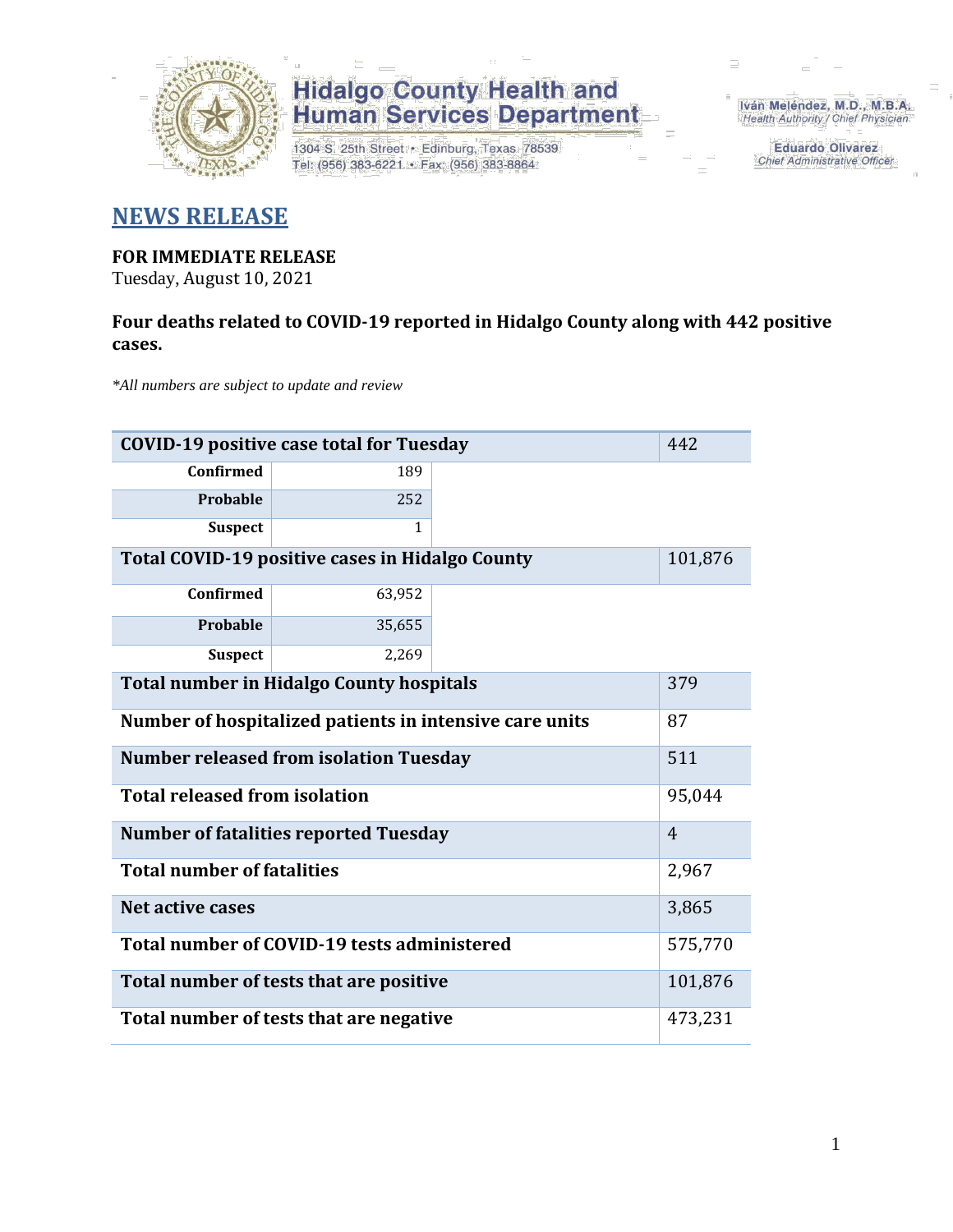

1304 S. 25th Street · Edinburg, Texas 78539 Tel: (956) 383-6221 · Fax: (956) 383-8864

Iván Meléndez, M.D., M.B.A. Health Authority / Chief Physician

> **Eduardo Olivarez Chief Administrative Officer**

*Hidalgo County uses the case status definition provided by the Texas Department of State Health Service's 2020 Epi Case Criteria Guide revised November 2020.*

- *1. Confirmed: A person who has tested positive through a molecular or PCR (oral or nasal swabs) test that looks for the presence of the virus's genetic material.*
- *2. Probable: A person who meets presumptive laboratory evidence through detection of COVID-19 by antigen test in a respiratory specimen.*
- *3. Suspect: A person who meets supported laboratory evidence through detection of specific antibodies in serum, plasma, whole body, and no prior history of being confirmed or probable case.*

*For more information of case status definition for COVID-19, please refer to:*

[https://www.dshs.state.tx.us/IDCU/investigation/epi-case-criteria-guide/2020-Epi-Case-Criteria-](https://www.dshs.state.tx.us/IDCU/investigation/epi-case-criteria-guide/2020-Epi-Case-Criteria-Guide.pdf)[Guide.pdf](https://www.dshs.state.tx.us/IDCU/investigation/epi-case-criteria-guide/2020-Epi-Case-Criteria-Guide.pdf)

#### The deaths include:

|   | Age   | Gender | <b>City</b> |
|---|-------|--------|-------------|
| 1 | 60s   | Female | Pharr       |
| 2 | $70+$ | Male   | San Juan    |
| 3 | 70+   | Male   | San Juan    |
| 4 | 20s   | Male   | Undisclosed |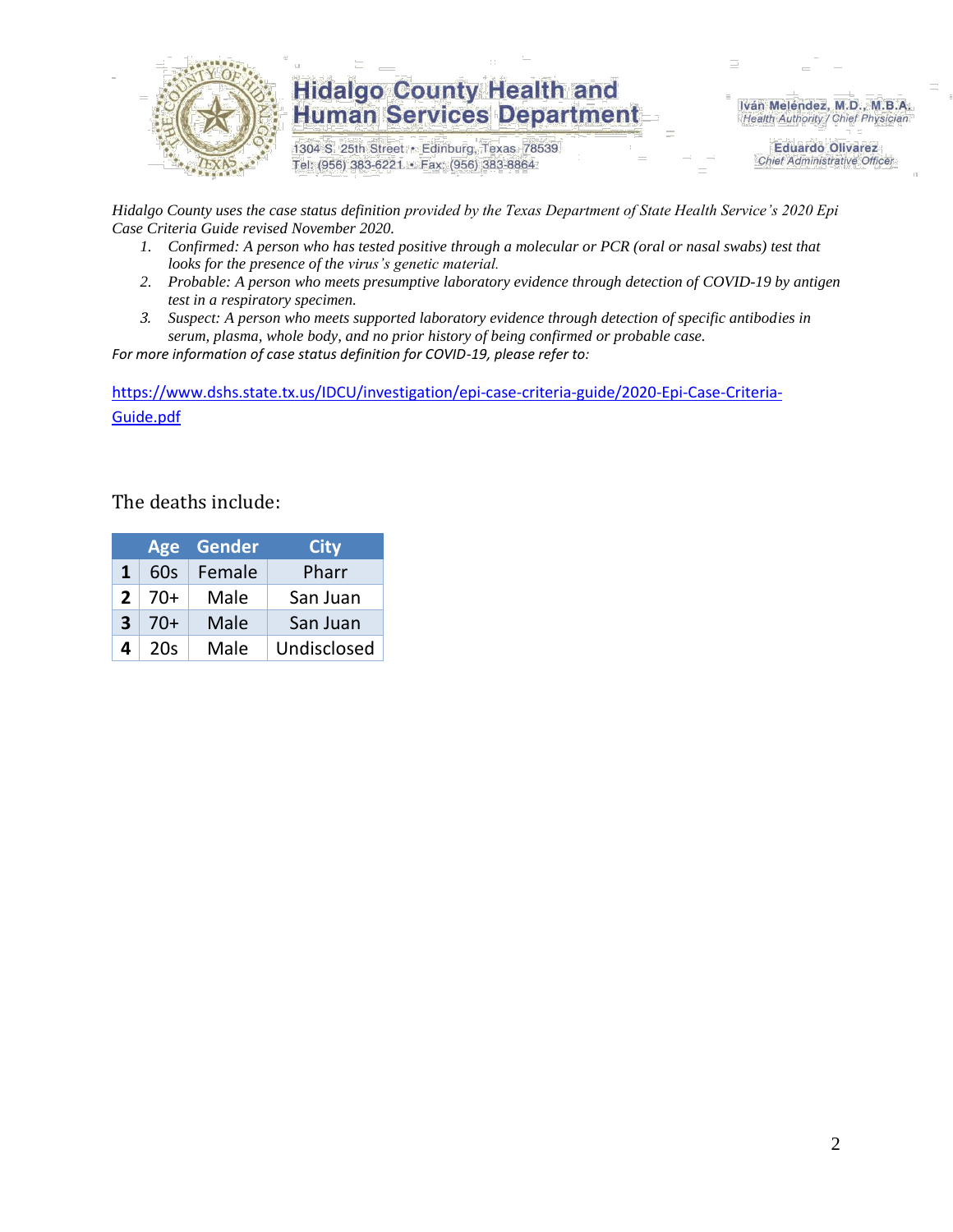

1304 S. 25th Street · Edinburg, Texas 78539 Tel: (956) 383-6221 · Fax: (956) 383-8864

Iván Meléndez, M.D., M.B.A.<br>Health Authority / Chief Physician

**Eduardo Olivarez** Chief Administrative Officer

Tuesday, August 10, 2021 positive cases include:

|                         | <b>Age Range</b> | Gender | <b>City</b> |     | <b>Age Range</b> | Gender | <b>City</b> |
|-------------------------|------------------|--------|-------------|-----|------------------|--------|-------------|
| $\mathbf{1}$            | $0 - 19$         | F      | Alamo       | 222 | $0 - 19$         | M      | Mercedes    |
| 2                       | $0 - 19$         | м      | Alamo       | 223 | $0 - 19$         | F      | Mercedes    |
| 3                       | $0 - 19$         | M      | Alamo       | 224 | $0 - 19$         | M      | Mercedes    |
| 4                       | $0 - 19$         | M      | Alamo       | 225 | 20s              | М      | Mercedes    |
| 5                       | $0 - 19$         | M      | Alamo       | 226 | 20s              | F      | Mercedes    |
| 6                       | $0 - 19$         | M      | Alamo       | 227 | 20s              | F      | Mercedes    |
| $\overline{\mathbf{z}}$ | $0 - 19$         | F      | Alamo       | 228 | 30 <sub>s</sub>  | F      | Mercedes    |
| 8                       | $0 - 19$         | M      | Alamo       | 229 | 30 <sub>s</sub>  | M      | Mercedes    |
| $\boldsymbol{9}$        | $0 - 19$         | F      | Alamo       | 230 | 40s              | M      | Mercedes    |
| 10                      | $0 - 19$         | M      | Alamo       | 231 | 40s              | F      | Mercedes    |
| 11                      | $0 - 19$         | F      | Alamo       | 232 | 50s              | F      | Mercedes    |
| 12                      | $0 - 19$         | M      | Alamo       | 233 | $70+$            | M      | Mercedes    |
| 13                      | $0 - 19$         | M      | Alamo       | 234 | $0 - 19$         | F      | Mission     |
| 14                      | $0 - 19$         | F      | Alamo       | 235 | $0 - 19$         | F      | Mission     |
| 15                      | $0 - 19$         | F      | Alamo       | 236 | $0 - 19$         | M      | Mission     |
| 16                      | $0 - 19$         | F      | Alamo       | 237 | $0 - 19$         | M      | Mission     |
| 17                      | $0 - 19$         | F      | Alamo       | 238 | $0 - 19$         | M      | Mission     |
| 18                      | $0 - 19$         | М      | Alamo       | 239 | $0 - 19$         | F      | Mission     |
| 19                      | $0 - 19$         | F      | Alamo       | 240 | $0 - 19$         | F      | Mission     |
| 20                      | 20s              | F      | Alamo       | 241 | $0 - 19$         | M      | Mission     |
| 21                      | 30 <sub>s</sub>  | M      | Alamo       | 242 | $0 - 19$         | M      | Mission     |
| 22                      | 30 <sub>s</sub>  | F      | Alamo       | 243 | $0 - 19$         | M      | Mission     |
| 23                      | 30 <sub>s</sub>  | F      | Alamo       | 244 | $0 - 19$         | M      | Mission     |
| 24                      | 30 <sub>s</sub>  | M      | Alamo       | 245 | $0 - 19$         | F      | Mission     |
| 25                      | 40s              | F      | Alamo       | 246 | $0 - 19$         | F      | Mission     |
| 26                      | $70+$            | F      | Alamo       | 247 | $0 - 19$         | F      | Mission     |
| 27                      | $0 - 19$         | F      | Alton       | 248 | $0 - 19$         | M      | Mission     |
| 28                      | 0-19             | М      | Alton       | 249 | 0-19             | M      | Mission     |
| 29                      | $0 - 19$         | M      | Alton       | 250 | $0 - 19$         | F      | Mission     |
| 30                      | $0 - 19$         | F      | Alton       | 251 | $0 - 19$         | M      | Mission     |
| 31                      | 30 <sub>s</sub>  | M      | Alton       | 252 | $0 - 19$         | M      | Mission     |
| 32                      | 30 <sub>s</sub>  | M      | Alton       | 253 | $0 - 19$         | M      | Mission     |
| 33                      | 30 <sub>s</sub>  | F      | Alton       | 254 | $0 - 19$         | M      | Mission     |
| 34                      | 30 <sub>s</sub>  | F      | Alton       | 255 | $0 - 19$         | M      | Mission     |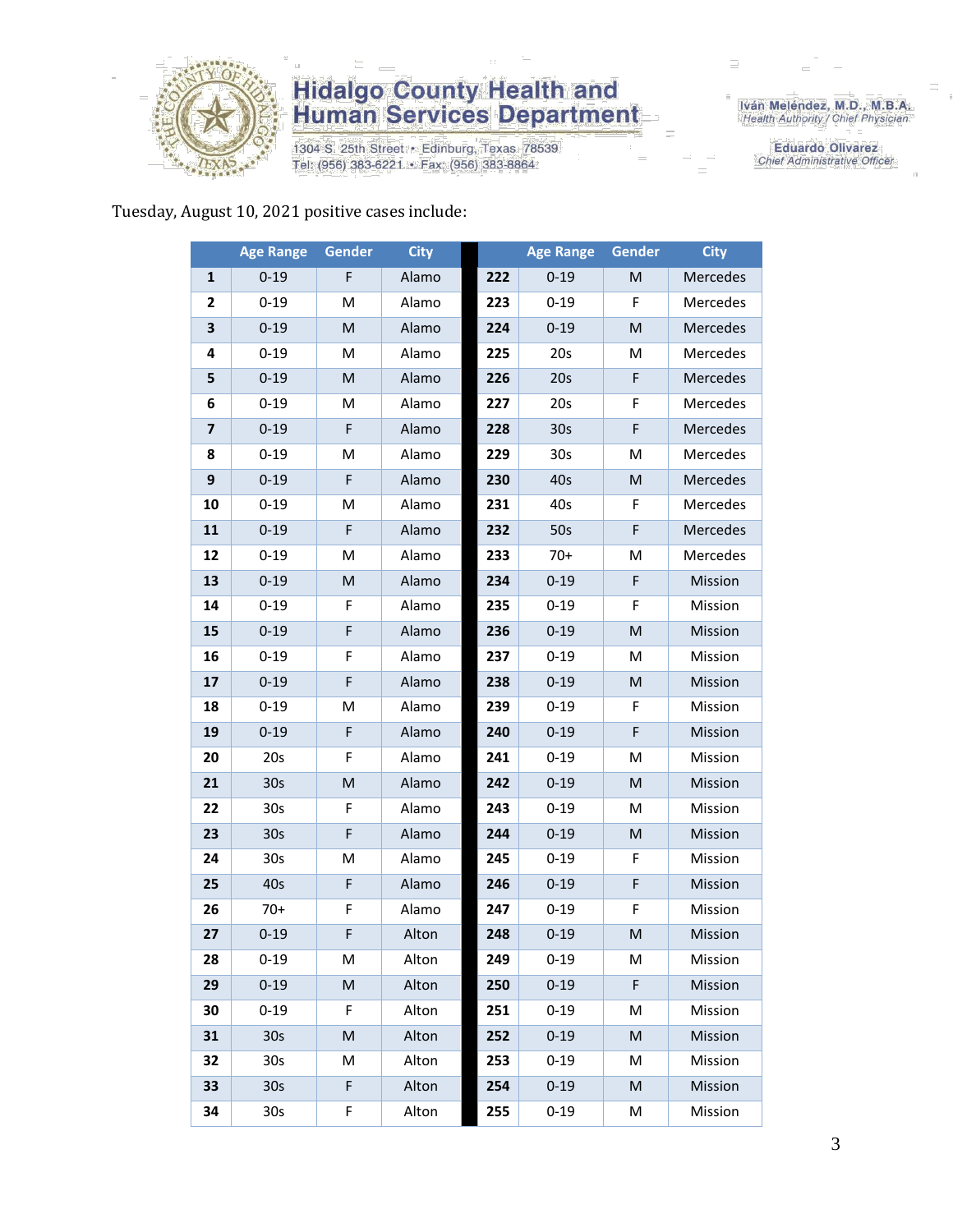

1304 S. 25th Street · Edinburg, Texas 78539 Tel: (956) 383-6221 · Fax: (956) 383-8864

Iván Meléndez, M.D., M.B.A.<br>Health Authority / Chief Physician

| 35 | $0 - 19$        | F         | Donna    | 256 | $0 - 19$        | M           | Mission |
|----|-----------------|-----------|----------|-----|-----------------|-------------|---------|
| 36 | $0 - 19$        | M         | Donna    | 257 | $0 - 19$        | F           | Mission |
| 37 | $0 - 19$        | M         | Donna    | 258 | $0 - 19$        | $\mathsf F$ | Mission |
| 38 | $0 - 19$        | M         | Donna    | 259 | 20s             | F           | Mission |
| 39 | $0 - 19$        | M         | Donna    | 260 | 20s             | F           | Mission |
| 40 | $0 - 19$        | F         | Donna    | 261 | 20s             | F           | Mission |
| 41 | $0 - 19$        | F         | Donna    | 262 | 20s             | M           | Mission |
| 42 | $0 - 19$        | M         | Donna    | 263 | 20s             | F           | Mission |
| 43 | $0 - 19$        | F         | Donna    | 264 | 20s             | F           | Mission |
| 44 | $0 - 19$        | M         | Donna    | 265 | 20s             | M           | Mission |
| 45 | $0 - 19$        | F         | Donna    | 266 | 20s             | F           | Mission |
| 46 | 20s             | M         | Donna    | 267 | 20s             | м           | Mission |
| 47 | 20s             | F         | Donna    | 268 | 20s             | F           | Mission |
| 48 | 20s             | F         | Donna    | 269 | 20s             | F           | Mission |
| 49 | 20s             | M         | Donna    | 270 | 30 <sub>s</sub> | M           | Mission |
| 50 | 20s             | F         | Donna    | 271 | 30 <sub>s</sub> | F           | Mission |
| 51 | 30 <sub>s</sub> | M         | Donna    | 272 | 30 <sub>s</sub> | $\mathsf F$ | Mission |
| 52 | 30 <sub>s</sub> | M         | Donna    | 273 | 30 <sub>s</sub> | Μ           | Mission |
| 53 | 30 <sub>s</sub> | F         | Donna    | 274 | 30 <sub>s</sub> | F           | Mission |
| 54 | 40s             | F         | Donna    | 275 | 30 <sub>s</sub> | F           | Mission |
| 55 | 60s             | F         | Donna    | 276 | 30 <sub>s</sub> | M           | Mission |
| 56 | $70+$           | M         | Donna    | 277 | 30 <sub>s</sub> | F           | Mission |
| 57 | $70+$           | F         | Donna    | 278 | 30 <sub>s</sub> | M           | Mission |
| 58 | $0 - 19$        | F         | Edinburg | 279 | 30 <sub>s</sub> | Μ           | Mission |
| 59 | $0 - 19$        | M         | Edinburg | 280 | 30 <sub>s</sub> | F           | Mission |
| 60 | $0 - 19$        | F         | Edinburg | 281 | 30 <sub>s</sub> | Μ           | Mission |
| 61 | $0 - 19$        | F         | Edinburg | 282 | 30 <sub>s</sub> | M           | Mission |
| 62 | $0 - 19$        | F         | Edinburg | 283 | 30 <sub>s</sub> | F           | Mission |
| 63 | $0 - 19$        | F         | Edinburg | 284 | 30 <sub>s</sub> | F           | Mission |
| 64 | $0 - 19$        | M         | Edinburg | 285 | 30 <sub>s</sub> | Μ           | Mission |
| 65 | $0 - 19$        | M         | Edinburg | 286 | 40s             | M           | Mission |
| 66 | $0 - 19$        | F         | Edinburg | 287 | 40s             | F           | Mission |
| 67 | $0 - 19$        | F         | Edinburg | 288 | 40s             | F           | Mission |
| 68 | $0 - 19$        | F         | Edinburg | 289 | 40s             | F           | Mission |
| 69 | $0 - 19$        | ${\sf M}$ | Edinburg | 290 | 40s             | F           | Mission |
| 70 | $0 - 19$        | M         | Edinburg | 291 | 40s             | F           | Mission |
|    |                 |           |          |     |                 |             |         |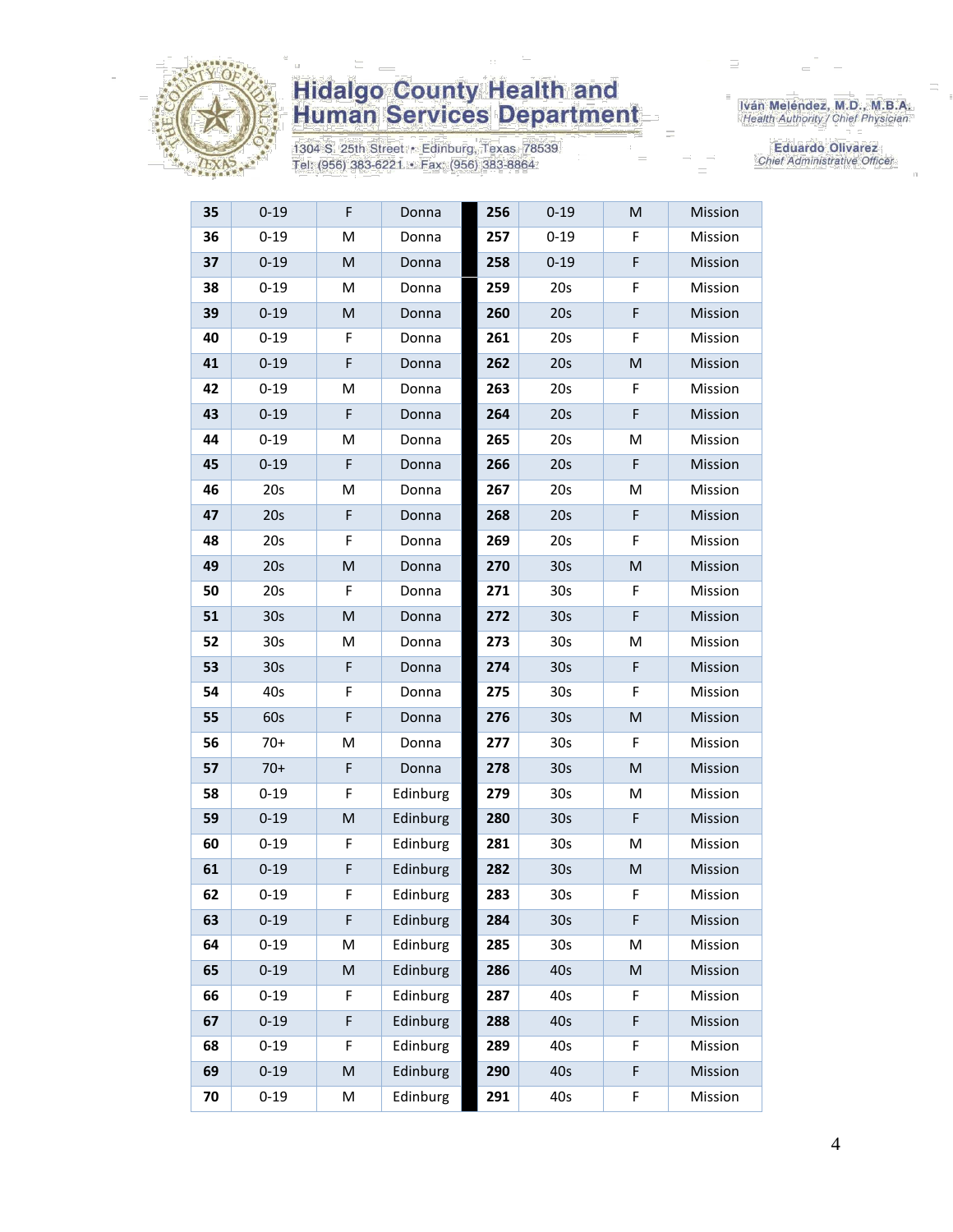

1304 S. 25th Street · Edinburg, Texas 78539 Tel: (956) 383-6221 · Fax: (956) 383-8864

Iván Meléndez, M.D., M.B.A.<br>Health Authority / Chief Physician

| 71  | 0-19            | M         | Edinburg | 292 | 40s      | M | Mission |
|-----|-----------------|-----------|----------|-----|----------|---|---------|
| 72  | $0 - 19$        | M         | Edinburg | 293 | 40s      | F | Mission |
| 73  | $0 - 19$        | ${\sf M}$ | Edinburg | 294 | 40s      | M | Mission |
| 74  | $0 - 19$        | F         | Edinburg | 295 | 40s      | M | Mission |
| 75  | $0 - 19$        | M         | Edinburg | 296 | 40s      | M | Mission |
| 76  | $0 - 19$        | F         | Edinburg | 297 | 40s      | M | Mission |
| 77  | $0 - 19$        | ${\sf M}$ | Edinburg | 298 | 50s      | M | Mission |
| 78  | $0 - 19$        | M         | Edinburg | 299 | 50s      | M | Mission |
| 79  | $0 - 19$        | M         | Edinburg | 300 | 50s      | F | Mission |
| 80  | $0 - 19$        | F         | Edinburg | 301 | 50s      | M | Mission |
| 81  | $0 - 19$        | M         | Edinburg | 302 | 50s      | M | Mission |
| 82  | $0 - 19$        | F         | Edinburg | 303 | 50s      | F | Mission |
| 83  | 20s             | F         | Edinburg | 304 | 50s      | F | Mission |
| 84  | 20s             | M         | Edinburg | 305 | 50s      | M | Mission |
| 85  | 20s             | F         | Edinburg | 306 | 60s      | F | Mission |
| 86  | 20s             | M         | Edinburg | 307 | 60s      | F | Mission |
| 87  | 20s             | ${\sf M}$ | Edinburg | 308 | 60s      | M | Mission |
| 88  | 20s             | M         | Edinburg | 309 | 60s      | F | Mission |
| 89  | 20s             | M         | Edinburg | 310 | 60s      | M | Mission |
| 90  | 20s             | M         | Edinburg | 311 | 60s      | M | Mission |
| 91  | 30 <sub>s</sub> | M         | Edinburg | 312 | $70+$    | F | Mission |
| 92  | 30 <sub>s</sub> | F         | Edinburg | 313 | $70+$    | F | Mission |
| 93  | 30 <sub>s</sub> | ${\sf M}$ | Edinburg | 314 | $70+$    | M | Mission |
| 94  | 30 <sub>s</sub> | M         | Edinburg | 315 | $0 - 19$ | F | Pharr   |
| 95  | 30 <sub>s</sub> | M         | Edinburg | 316 | $0 - 19$ | F | Pharr   |
| 96  | 30s             | F         | Edinburg | 317 | $0 - 19$ | F | Pharr   |
| 97  | 30 <sub>s</sub> | ${\sf M}$ | Edinburg | 318 | $0 - 19$ | M | Pharr   |
| 98  | 30s             | F         | Edinburg | 319 | $0 - 19$ | F | Pharr   |
| 99  | 30 <sub>s</sub> | F         | Edinburg | 320 | $0 - 19$ | F | Pharr   |
| 100 | 30 <sub>s</sub> | F         | Edinburg | 321 | $0 - 19$ | M | Pharr   |
| 101 | 30s             | F         | Edinburg | 322 | $0 - 19$ | F | Pharr   |
| 102 | 30s             | F         | Edinburg | 323 | $0 - 19$ | F | Pharr   |
| 103 | 30 <sub>s</sub> | M         | Edinburg | 324 | $0 - 19$ | M | Pharr   |
| 104 | 30 <sub>s</sub> | F         | Edinburg | 325 | $0 - 19$ | M | Pharr   |
| 105 | 30 <sub>s</sub> | F         | Edinburg | 326 | $0 - 19$ | M | Pharr   |
| 106 | 30 <sub>s</sub> | F         | Edinburg | 327 | 20s      | F | Pharr   |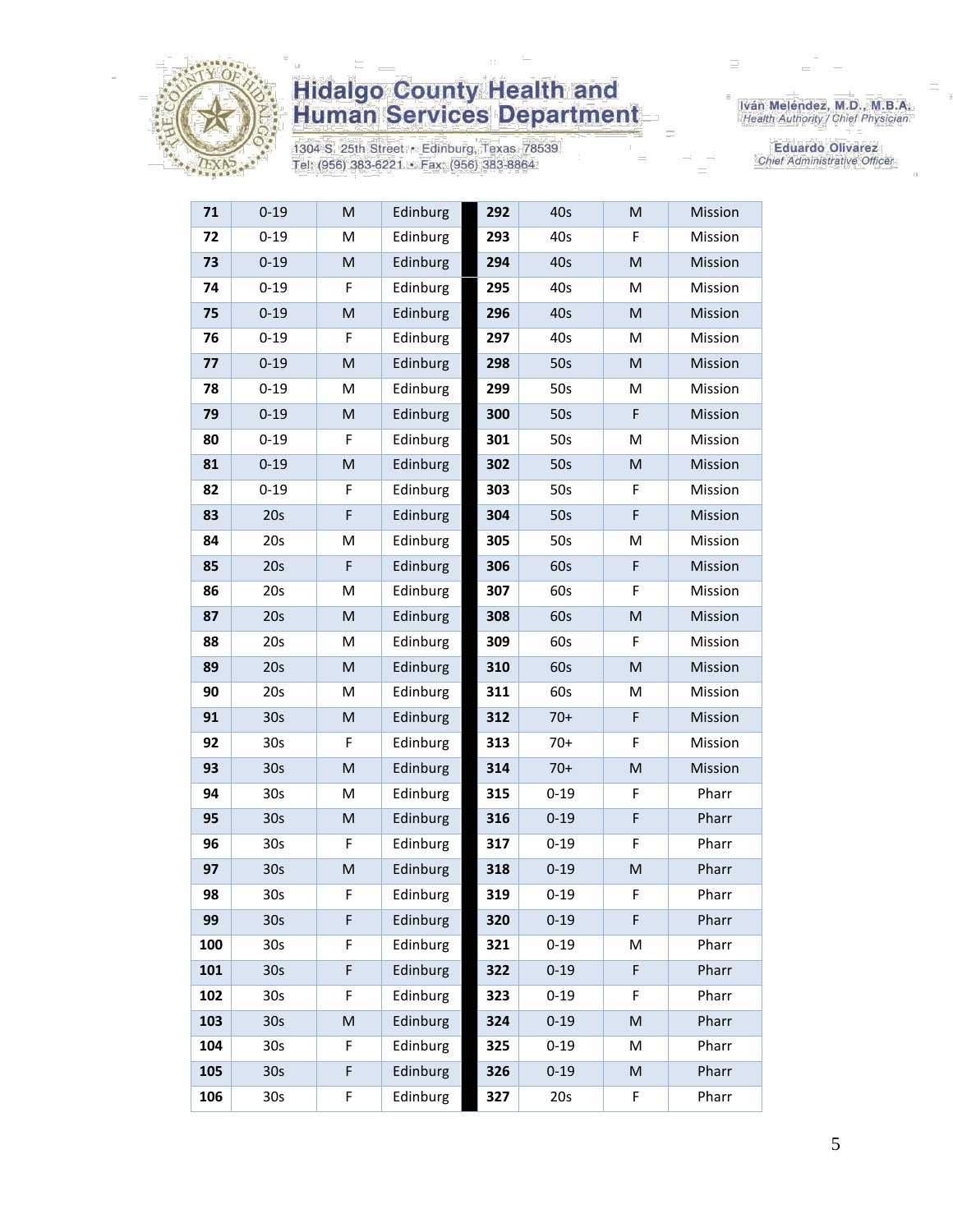

1304 S. 25th Street · Edinburg, Texas 78539 Tel: (956) 383-6221 · Fax: (956) 383-8864

Iván Meléndez, M.D., M.B.A.<br>Health Authority / Chief Physician

| 107 | 30s             | F         | Edinburg | 328 | 30 <sub>s</sub> | M | Pharr    |
|-----|-----------------|-----------|----------|-----|-----------------|---|----------|
| 108 | 30 <sub>s</sub> | F         | Edinburg | 329 | 30 <sub>s</sub> | F | Pharr    |
| 109 | 40s             | F         | Edinburg | 330 | 30 <sub>s</sub> | M | Pharr    |
| 110 | 40s             | M         | Edinburg | 331 | 40s             | M | Pharr    |
| 111 | 40s             | F         | Edinburg | 332 | 40s             | F | Pharr    |
| 112 | 40s             | M         | Edinburg | 333 | 40s             | M | Pharr    |
| 113 | 40s             | M         | Edinburg | 334 | 50s             | F | Pharr    |
| 114 | 40s             | F         | Edinburg | 335 | 60s             | M | Pharr    |
| 115 | 40s             | M         | Edinburg | 336 | 60s             | M | Pharr    |
| 116 | 40s             | F         | Edinburg | 337 | 60s             | F | Pharr    |
| 117 | 40s             | M         | Edinburg | 338 | $70+$           | F | Pharr    |
| 118 | 50s             | M         | Edinburg | 339 | $70+$           | M | Pharr    |
| 119 | 50s             | M         | Edinburg | 340 | $0 - 19$        | F | San Juan |
| 120 | 50s             | M         | Edinburg | 341 | $0 - 19$        | F | San Juan |
| 121 | 50s             | M         | Edinburg | 342 | $0 - 19$        | M | San Juan |
| 122 | 60s             | M         | Edinburg | 343 | $0 - 19$        | М | San Juan |
| 123 | 60s             | M         | Edinburg | 344 | $0 - 19$        | F | San Juan |
| 124 | 60s             | F         | Edinburg | 345 | 20s             | F | San Juan |
| 125 | $70+$           | ${\sf M}$ | Edinburg | 346 | 20s             | M | San Juan |
| 126 | $70+$           | F         | Edinburg | 347 | 20s             | F | San Juan |
| 127 | $0 - 19$        | M         | Hidalgo  | 348 | 20s             | F | San Juan |
| 128 | $0 - 19$        | F         | Hidalgo  | 349 | 20s             | M | San Juan |
| 129 | 40s             | F         | Hidalgo  | 350 | 20s             | M | San Juan |
| 130 | $0 - 19$        | M         | McAllen  | 351 | 30 <sub>s</sub> | M | San Juan |
| 131 | $0 - 19$        | F         | McAllen  | 352 | 30 <sub>s</sub> | M | San Juan |
| 132 | $0 - 19$        | F         | McAllen  | 353 | 30 <sub>s</sub> | М | San Juan |
| 133 | $0 - 19$        | F         | McAllen  | 354 | 40s             | F | San Juan |
| 134 | $0 - 19$        | F         | McAllen  | 355 | 40s             | F | San Juan |
| 135 | $0 - 19$        | F         | McAllen  | 356 | 40s             | F | San Juan |
| 136 | $0 - 19$        | Μ         | McAllen  | 357 | 40s             | М | San Juan |
| 137 | $0 - 19$        | M         | McAllen  | 358 | 40s             | F | San Juan |
| 138 | $0 - 19$        | F         | McAllen  | 359 | 40s             | м | San Juan |
| 139 | $0 - 19$        | F         | McAllen  | 360 | 40 <sub>s</sub> | F | San Juan |
| 140 | $0 - 19$        | F         | McAllen  | 361 | 50s             | F | San Juan |
| 141 | $0 - 19$        | F         | McAllen  | 362 | 50s             | F | San Juan |
| 142 | $0 - 19$        | F         | McAllen  | 363 | 60s             | M | San Juan |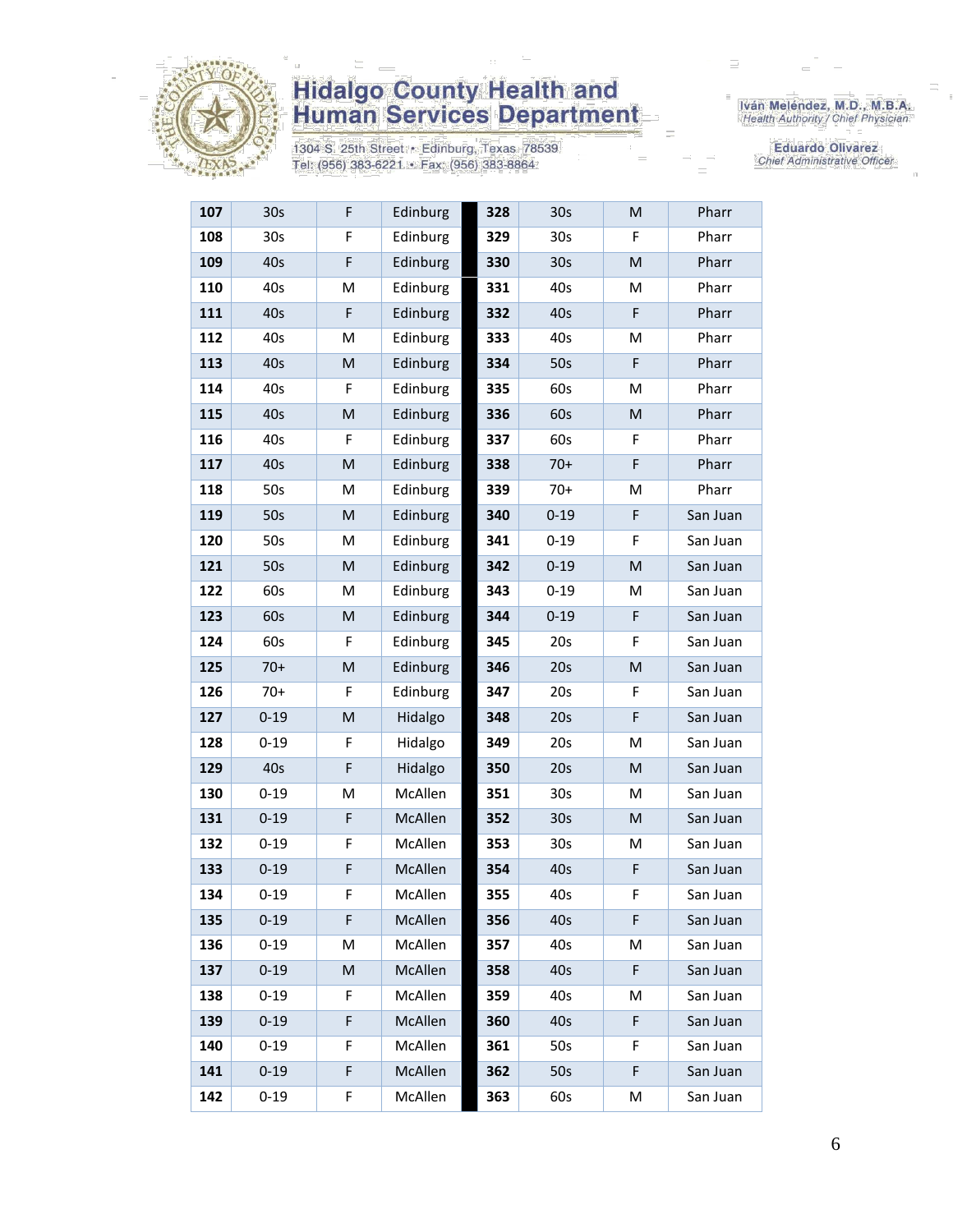

1304 S. 25th Street · Edinburg, Texas 78539 Tel: (956) 383-6221 · Fax: (956) 383-8864

Iván Meléndez, M.D., M.B.A.<br>Health Authority / Chief Physician

| 143 | $0 - 19$        | F | McAllen        | 364 | 70+             | M | San Juan    |
|-----|-----------------|---|----------------|-----|-----------------|---|-------------|
| 144 | $0 - 19$        | F | McAllen        | 365 | $70+$           | M | San Juan    |
| 145 | $0 - 19$        | F | McAllen        | 366 | $70+$           | F | San Juan    |
| 146 | $0 - 19$        | M | McAllen        | 367 | $70+$           | M | San Juan    |
| 147 | $0 - 19$        | M | <b>McAllen</b> | 368 | $70+$           | М | San Juan    |
| 148 | $0 - 19$        | F | McAllen        | 369 | $70+$           | M | San Juan    |
| 149 | $0 - 19$        | M | McAllen        | 370 | $0 - 19$        | M | Undisclosed |
| 150 | $0 - 19$        | F | McAllen        | 371 | $0 - 19$        | M | Undisclosed |
| 151 | $0 - 19$        | F | McAllen        | 372 | $0 - 19$        | F | Undisclosed |
| 152 | $0 - 19$        | F | McAllen        | 373 | $0 - 19$        | M | Undisclosed |
| 153 | $0 - 19$        | F | <b>McAllen</b> | 374 | $0 - 19$        | F | Undisclosed |
| 154 | $0 - 19$        | M | McAllen        | 375 | $0 - 19$        | F | Undisclosed |
| 155 | $0 - 19$        | M | McAllen        | 376 | $0 - 19$        | M | Undisclosed |
| 156 | $0 - 19$        | M | McAllen        | 377 | $0 - 19$        | F | Undisclosed |
| 157 | $0 - 19$        | M | McAllen        | 378 | 20s             | F | Undisclosed |
| 158 | $0 - 19$        | F | McAllen        | 379 | 20s             | F | Undisclosed |
| 159 | $0 - 19$        | F | McAllen        | 380 | 20s             | F | Undisclosed |
| 160 | $0 - 19$        | M | <b>McAllen</b> | 381 | 20s             | F | Undisclosed |
| 161 | $0 - 19$        | F | <b>McAllen</b> | 382 | 30 <sub>s</sub> | F | Undisclosed |
| 162 | $0 - 19$        | F | McAllen        | 383 | 30 <sub>s</sub> | F | Undisclosed |
| 163 | 20s             | M | McAllen        | 384 | 30 <sub>s</sub> | F | Undisclosed |
| 164 | 20s             | M | McAllen        | 385 | 40s             | F | Undisclosed |
| 165 | 20s             | F | McAllen        | 386 | 40s             | M | Undisclosed |
| 166 | 20s             | F | McAllen        | 387 | 40s             | F | Undisclosed |
| 167 | 20s             | M | McAllen        | 388 | 40s             | Μ | Undisclosed |
| 168 | 20s             | M | McAllen        | 389 | 50s             | F | Undisclosed |
| 169 | 20s             | M | McAllen        | 390 | 50s             | F | Undisclosed |
| 170 | 30s             | M | McAllen        | 391 | 50s             | M | Undisclosed |
| 171 | 30 <sub>s</sub> | F | McAllen        | 392 | 50s             | Μ | Undisclosed |
| 172 | 30 <sub>s</sub> | M | McAllen        | 393 | 50s             | F | Undisclosed |
| 173 | 30 <sub>s</sub> | M | McAllen        | 394 | 50s             | F | Undisclosed |
| 174 | 30s             | F | McAllen        | 395 | 60s             | М | Undisclosed |
| 175 | 30 <sub>s</sub> | M | McAllen        | 396 | $70+$           | F | Undisclosed |
| 176 | 30 <sub>s</sub> | M | McAllen        | 397 | $0 - 19$        | F | Weslaco     |
| 177 | 30 <sub>s</sub> | M | McAllen        | 398 | $0 - 19$        | F | Weslaco     |
| 178 | 30 <sub>s</sub> | F | McAllen        | 399 | $0 - 19$        | M | Weslaco     |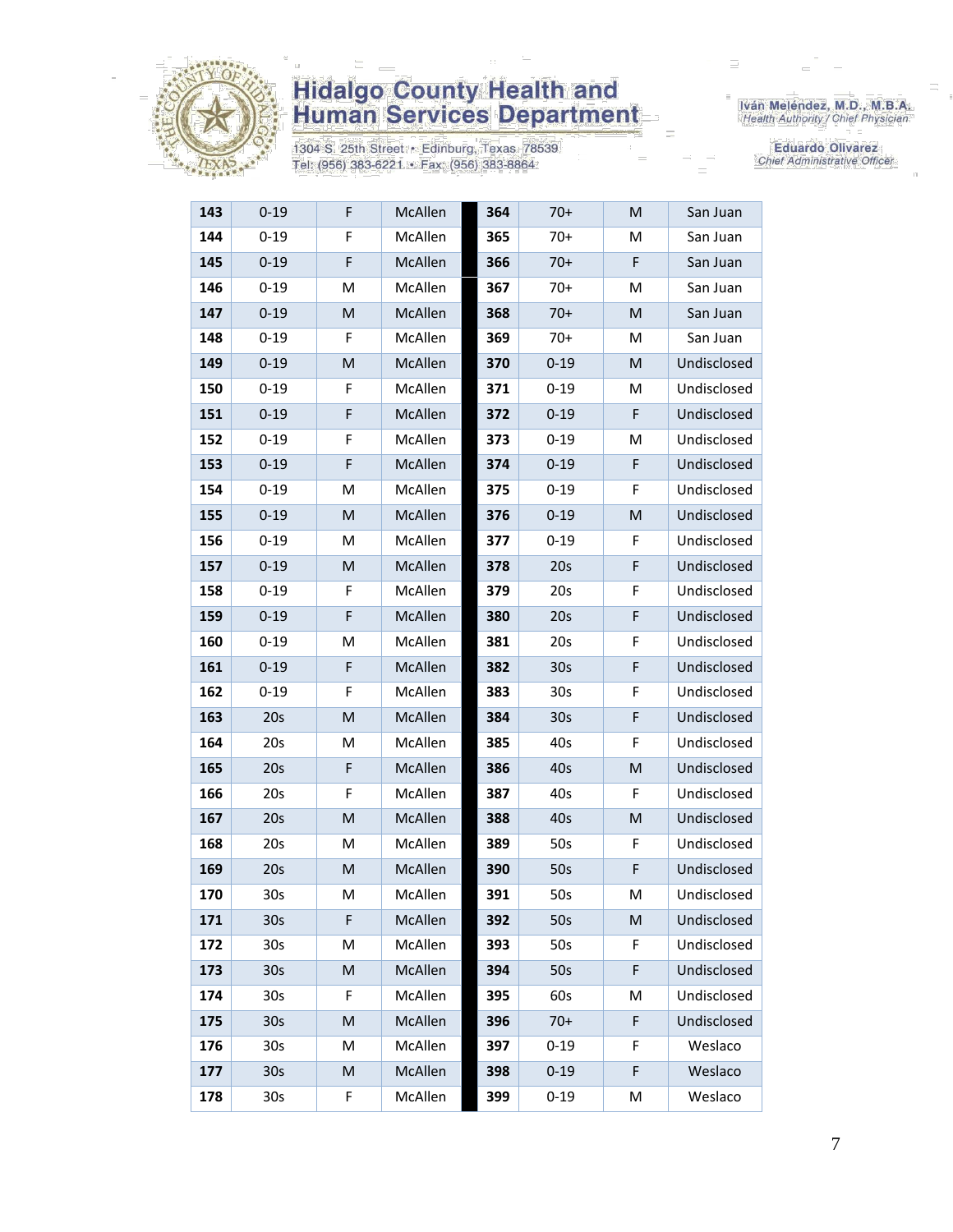

1304 S. 25th Street · Edinburg, Texas 78539 Tel: (956) 383-6221 · Fax: (956) 383-8864

Iván Meléndez, M.D., M.B.A.<br>Health Authority / Chief Physician

| 179 | 30s             | F | McAllen | 400 | $0 - 19$        | M | Weslaco |
|-----|-----------------|---|---------|-----|-----------------|---|---------|
| 180 | 30 <sub>s</sub> | F | McAllen | 401 | $0 - 19$        | F | Weslaco |
| 181 | 40s             | F | McAllen | 402 | $0 - 19$        | M | Weslaco |
| 182 | 40s             | F | McAllen | 403 | $0 - 19$        | M | Weslaco |
| 183 | 40s             | F | McAllen | 404 | $0 - 19$        | F | Weslaco |
| 184 | 40s             | F | McAllen | 405 | $0 - 19$        | F | Weslaco |
| 185 | 40s             | M | McAllen | 406 | $0 - 19$        | M | Weslaco |
| 186 | 40s             | F | McAllen | 407 | $0 - 19$        | F | Weslaco |
| 187 | 40s             | M | McAllen | 408 | $0 - 19$        | F | Weslaco |
| 188 | 40s             | M | McAllen | 409 | $0 - 19$        | F | Weslaco |
| 189 | 40s             | F | McAllen | 410 | $0 - 19$        | M | Weslaco |
| 190 | 40s             | F | McAllen | 411 | $0 - 19$        | F | Weslaco |
| 191 | 40s             | M | McAllen | 412 | $0 - 19$        | M | Weslaco |
| 192 | 40s             | F | McAllen | 413 | $0 - 19$        | F | Weslaco |
| 193 | 40s             | F | McAllen | 414 | $0 - 19$        | M | Weslaco |
| 194 | 40s             | M | McAllen | 415 | $0 - 19$        | F | Weslaco |
| 195 | 40s             | M | McAllen | 416 | 20s             | F | Weslaco |
| 196 | 40s             | F | McAllen | 417 | 20s             | F | Weslaco |
| 197 | 40s             | F | McAllen | 418 | 20s             | F | Weslaco |
| 198 | 40s             | M | McAllen | 419 | 20s             | F | Weslaco |
| 199 | 40s             | F | McAllen | 420 | 20s             | F | Weslaco |
| 200 | 50s             | F | McAllen | 421 | 20s             | Μ | Weslaco |
| 201 | 50s             | M | McAllen | 422 | 20s             | M | Weslaco |
| 202 | 50s             | F | McAllen | 423 | 30 <sub>s</sub> | M | Weslaco |
| 203 | 50s             | M | McAllen | 424 | 30 <sub>s</sub> | M | Weslaco |
| 204 | 50s             | М | McAllen | 425 | 30 <sub>s</sub> | F | Weslaco |
| 205 | 50s             | F | McAllen | 426 | 30 <sub>s</sub> | M | Weslaco |
| 206 | 50s             | M | McAllen | 427 | 30s             | F | Weslaco |
| 207 | 50s             | F | McAllen | 428 | 30 <sub>s</sub> | M | Weslaco |
| 208 | 50s             | M | McAllen | 429 | 40s             | F | Weslaco |
| 209 | 60s             | F | McAllen | 430 | 40s             | M | Weslaco |
| 210 | 60s             | Μ | McAllen | 431 | 40s             | F | Weslaco |
| 211 | 60s             | M | McAllen | 432 | 40s             | F | Weslaco |
| 212 | 60s             | F | McAllen | 433 | 40s             | M | Weslaco |
| 213 | $70+$           | F | McAllen | 434 | 40s             | F | Weslaco |
| 214 | $70+$           | F | McAllen | 435 | 40s             | M | Weslaco |